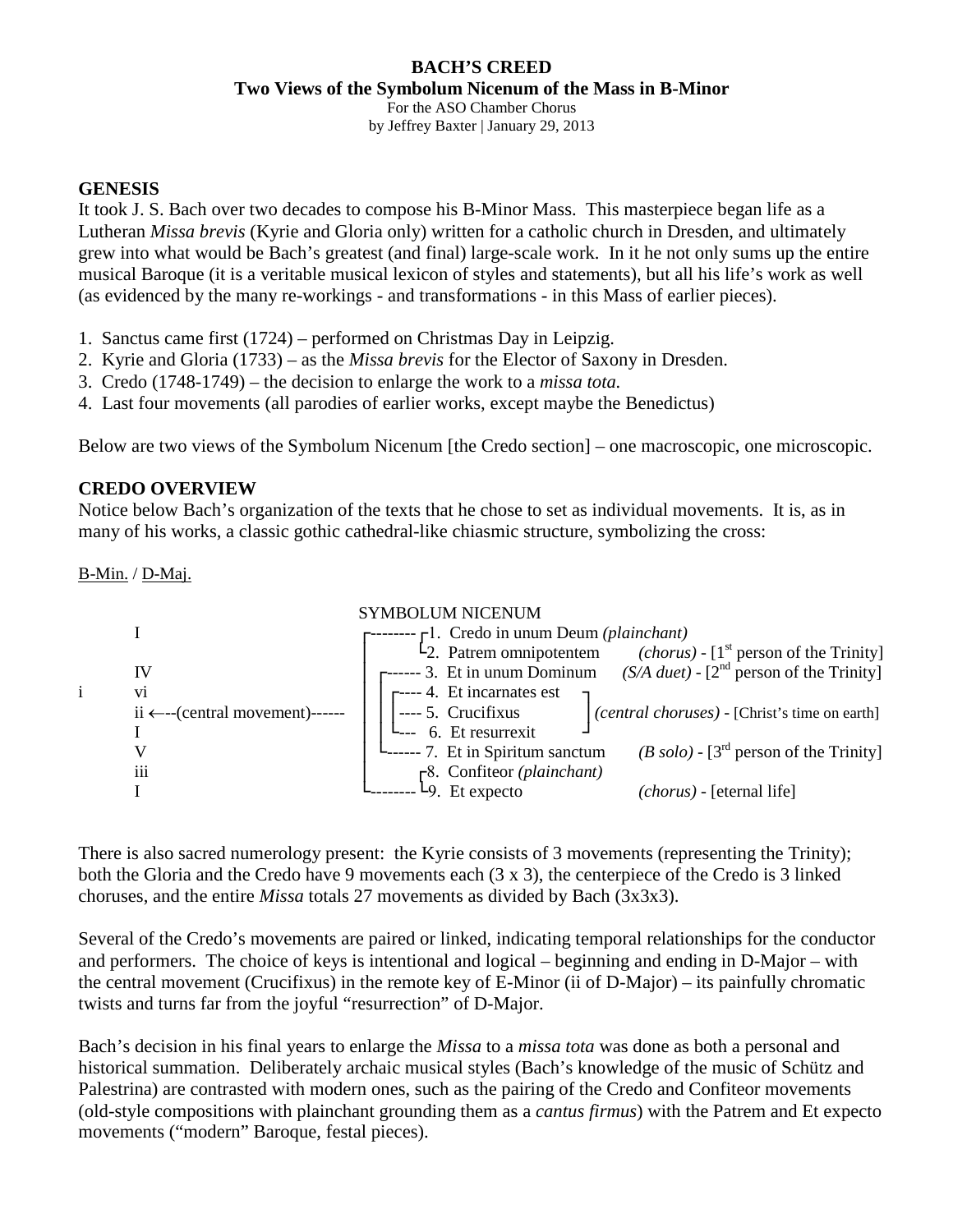#### **SOME AMAZING DETAILS**

#### **1. Credo in unum Deum**

The opening Credo statement (a choral rather than solo intonation of "Credo in unum Deum") is cast as a 5 voice *stile antico* (old-style) Renaissance motet. As a unifying element, Bach employs the first seven notes of the ancient Gregorian plainchant for Credo, in *alla breve* notation (whole-note motion) as a *cantus firmus* (a pre-existing "fixed" melody used as the basis of a polyphonic composition). It is heard first, here, in the tenor voice.



The old is contrasted with the new as Bach accompanies this  $16<sup>th</sup>$  century style "a cappella" chorus with a typical, 18th century "walking" *continuo* bass line. It was also something Bach had experimented with earlier in his choral Credo intonation movement (like this one), that he added to a mass by G. B. Bassani (whose setting also begins with "Patrem omnipotentem"). Above the voices he also adds two violin parts that hover in imitation (the violins actually are used as the  $6<sup>th</sup>$  and  $7<sup>th</sup>$  wordless "voices" of the motet). This was not Bach's first experience with this type of violin-writing interpolated above an old motet-style chorus: he did something similar with the two violins in his earlier arrangement of the "Suscepit Israel" of Caldara's *Magnificat*.

There are three overlapping fugal expositions of all seven "voices:"

**Exposition I** – ms. 1-17 (T, B, A, S1, S2, Vln1, Vln2). Exposition I ends as II begins with Vln 2.

**Exposition II** – ms. 17-33 (Vln2, T, A, S2, S1, Vln2, Vln 1). No bass *cantus firmus*; bass statement reserved for special treatment in Exposition III.

**Exposition III** – ms. 33-end (B, A, S2, S1, Vln1, Vln2). Exposition II ends as III begins with bass singing in augmentation (twice as slow) and with alto and sop. 2 sung simultaneously in  $6<sup>th</sup>$ s. Intervallically, one sees:

Sop. 1 and Bass in  $3<sup>rd</sup>$ s (five beats apart) Sop. 2 and Alto in  $6<sup>th</sup>$ s (sung simultaneously) Violin 1 and 2 in  $3<sup>rd</sup>s$  (one beat apart)

As is typical in the complex Franco-Flemish music from both the late Middle Ages and Renaissance, towards the end of a piece one sees an increase in energy, driving to a conclusion. In this instance, above the slow motion of the bass, the other parts enter *stretto* (in "tight" succession) and with increasing rhythmic activity (especially in the violins). Exposition III is only given with six "voices" because of the bass's special elongated treatment and to enable Bach to conclude this Credo intonation in the Dominant (A) of the ensuing D-Major.

An interesting instance of Bach's penchant for numerology is present in this opening Credo movement. As he was fond of doing with the letters of his own name, Bach found that if one assigns a number to each letter of the word "Credo" (A to Z, 1 to 23, using the 23 letters of the Latin alphabet where j and i are the same, #9), the sum is 43:

C R E D O  $3+17+5+4+14=43$ 

Bach sets the word "Credo" to be sung exactly 43 times in this movement.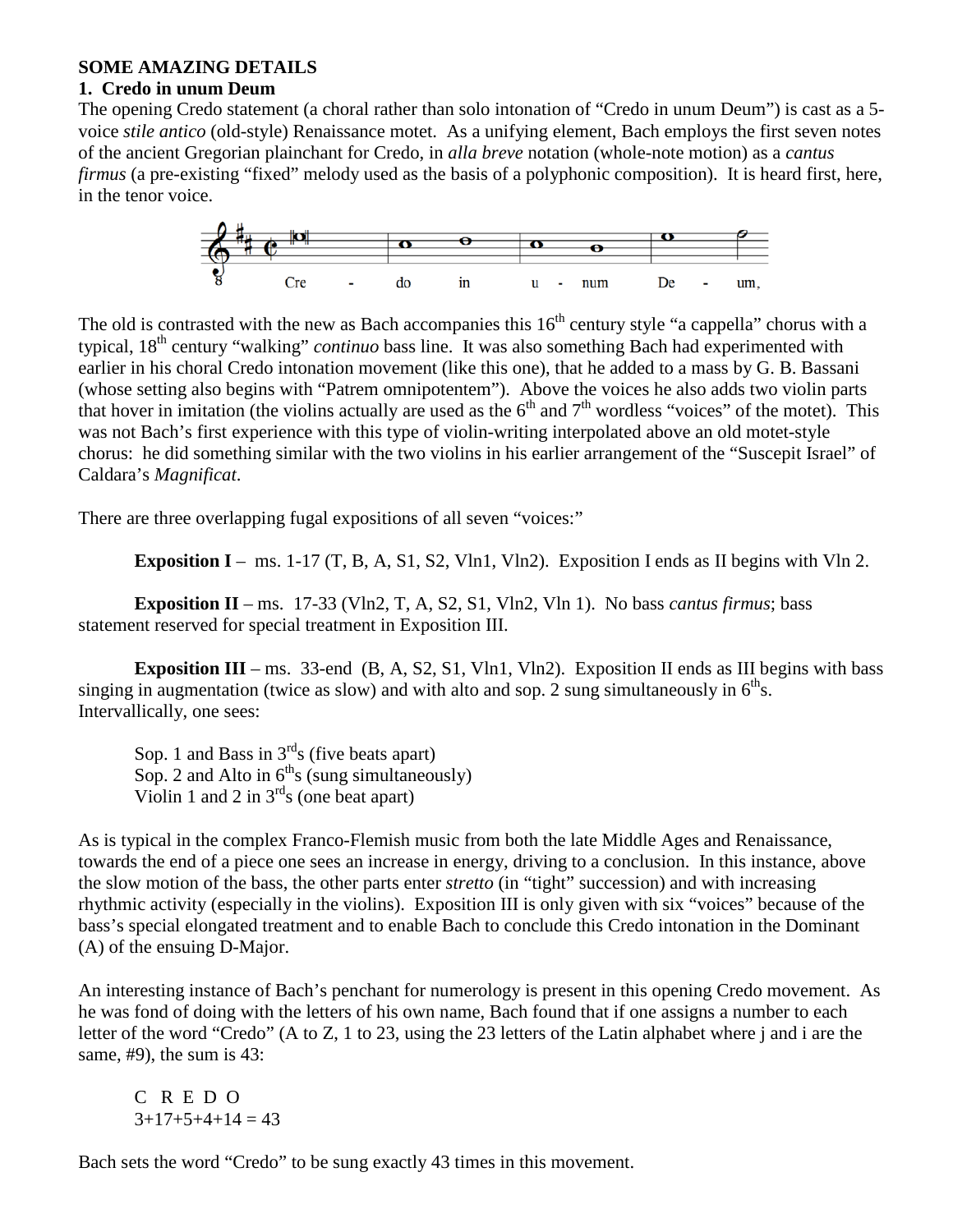## **2. Patrem omnipotentem**

As he will do in the final linked pair of movements in his Symbolum setting (Confiteor/Et expecto), Bach pairs old to new style music with this ensuing Patrem setting. The festive "modern" Baroque dance-suite orchestration (with winds, brass and strings) returns. Because this section of the Catholic liturgy defines the 1<sup>st</sup> person of the Trinity (Father), Bach wisely chose to reach back into his own rich trove of personal compositions, using as a model for this movement a four-voice chorus from his earlier cantata, BWV 171, "Gott wie dein Name, so ist auch dein Ruhm" [God, as thy name is, so too is thy fame] – itself a parody of a lost model.

As he will also do at the end of the Symbolum, he dovetails texts between the paired movements: "Credo in unum Deum" is also heard in the Patrem movement (sung here as a repeated "motto," almost always by three of the four choral voices).

# **3. Et in unum Dominum**

For this text, Bach introduces to his Symbolum setting the first of two movements for solo voices. This movement, which describes the  $2<sup>nd</sup>$  person of the Trinity (Jesus Christ), is parallel to the Credo's seventh movement, which describes the  $3<sup>rd</sup>$  person of the Trinity (the Holy Spirit). A pair of oboe d'amores introduces a tune in strict imitative canon that is taken up by the pair of female solo voices (soprano and alto). The canonic imitation between the two voices reflects the unity of the God-Son with God the Father ("consubstantialem Patri"). -But Bach goes a step further and distinguishes the two by carefully notating different phrase-markings: Oboe d'amore I plays *staccato*, echoed one beat later by oboe d'amore II playing *legato*. The message is clear: *legato* and *staccato* for the same melody representing Father and Son as the same deity. The melodic imitation highlights the unity of the two; the phrase-markings point out the differences (two sides of the same coin, as it were). This movement is also notable in that it contains rare *solo/tutti* markings in the accompanying strings by both the composer and his son, C.P.E. Bach (who helped his father copy the 1733 Dresden *Missa* parts and later, inherited the score – conducting a performance of the Symbolum in 1786).

Two versions of this duet exist, giving us great insight into Bach's compositional process. After he had composed the entire Symbolum section, he realized he could fashion it into a nine-movement chiasmic structure (as he did in the Gloria). By inserting a newly composed choral movement for "et incarnatus est," he was able to position a trio of choruses as the centerpiece of the Creed (for the portion that describes Christ's time on earth). Bach's challenge now was to "correct" the duet, by removing from it the words "et incarnatus est." In the revision-process, he repeated and stretched-out some of the text ("Jesum Christum"), changed some pitches and rhythms for better text-declamation, but – in his haste – forgot that in the first version he had carefully composed in ms. 59-60 a descriptive descending violin figure to frame the words "descendit de coelis":



Famed conductor Erich Leinsdorf in his book, "The Composer's Advocate," suggests reinstating the original text of the first version to these measures (ms. 56-61), "Qui propter nos homines et propter nostram salutem *descendit de coelis,*" thereby restoring Bach's original pairing of words and their musical depiction. The violin figure reappears in ms. 73-74 where Bach "remembered" the correct text.

# **4. Et incarnates est**

Newly composed after the entire Symbolum was completed, Bach inserted this movement to create the central trio of choruses of his now symmetrical, nine-movement section. Scholar Christoph Wolff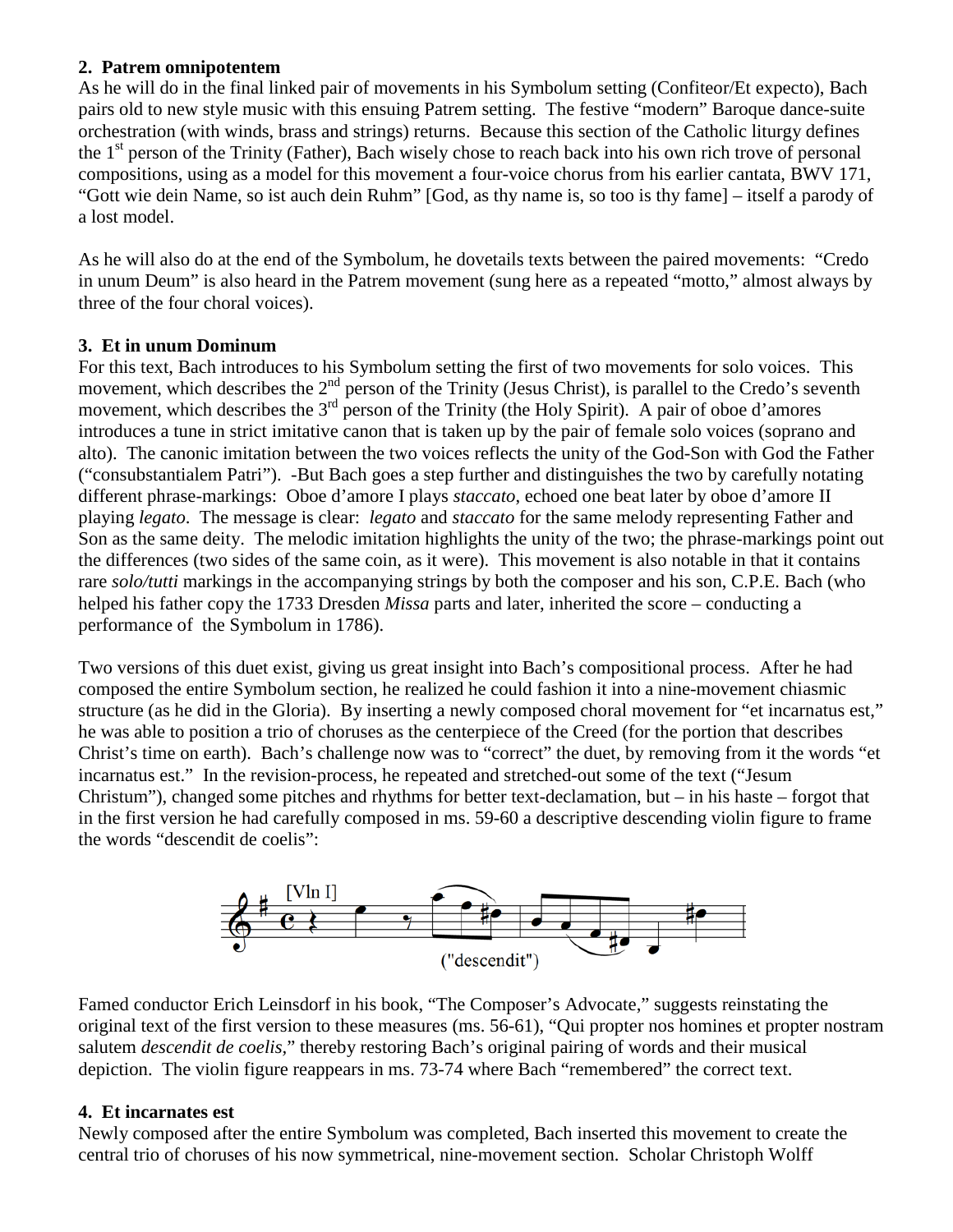suggests that Bach may have based this movement on his own arrangement of the "Quis est homo" portion of Pergolesi's famous *Stabat mater* that he had set in 1746-47 as a motet, "Tilge, Höchster, meine Sünden," BWV 1083. Its sighing, descending string figuration was perfect accompaniment for the new text, suggesting the Incarnation by the Holy Spirit as a dove descending.

## **5. Crucifixus**

Numerology and Golden Proportions form the compositional basis of this setting. Here Bach cast the central movement of the Creed in the form of a *passacaglia* – a composition built over a repeated bass pattern. The model for this movement was the opening chorus of his earlier Weimar cantata, BWV 12, "Weinen, klagen, sorgen, zagen" [Weeping , wailing, grieving, fearing]. Bach rightly recalled his rich use of symbolism throughout this cantata and knew how he could take it even further in this Mass setting.

The bass *ostinato* (in this fifth movement of the Symbolum) consists of a mournful, weeping series of five descending half-steps. Some have suggested that this represents the five wounds of Christ on the cross:



More notable, however, is the number of times that the pattern is repeated: there are 12 complete statements, one for each of the 12 Disciples, but the first statement is without chorus (perhaps to represent Judas Iscariot?). -And the incomplete, unlucky  $13<sup>th</sup>$  statement is found at the end, where burial is described.

Bach's Crucifixus setting – like the beautiful perfection of the Parthenon's construction – displays a sensitivity (whether consciously or intuitively) to Golden Proportions. In the musical art, it is where something significant (a "high" point) occurs a little over halfway, at or around 0.618 of the whole number of measures.

The "Golden Mean" (that is, .618 of the whole, minus the "Judas" orchestral introduction) occurs at m. 29 where we find the first appearance of the word "passus" [suffered]. It also marks the only homophonic declamation of text until the final two measures. Hereafter, at ms. 37-41, the word "crucifixus" is set in an emotionally heightened (tortured) way, as the melody makes the sign of the cross, by literally crossing itself:



There is even a "Golden Section" (.618 of .618 – again, minus the "Judas" intro) at m. 20 where the bass voice "stumbles" over (crosses?) itself, in the first instance so far in the movement of an entire measure of vocal quarter-note motion:



Could this represent a Stations-of-the-Cross type depiction of Christ's stumbling on the *Via dolorosa*?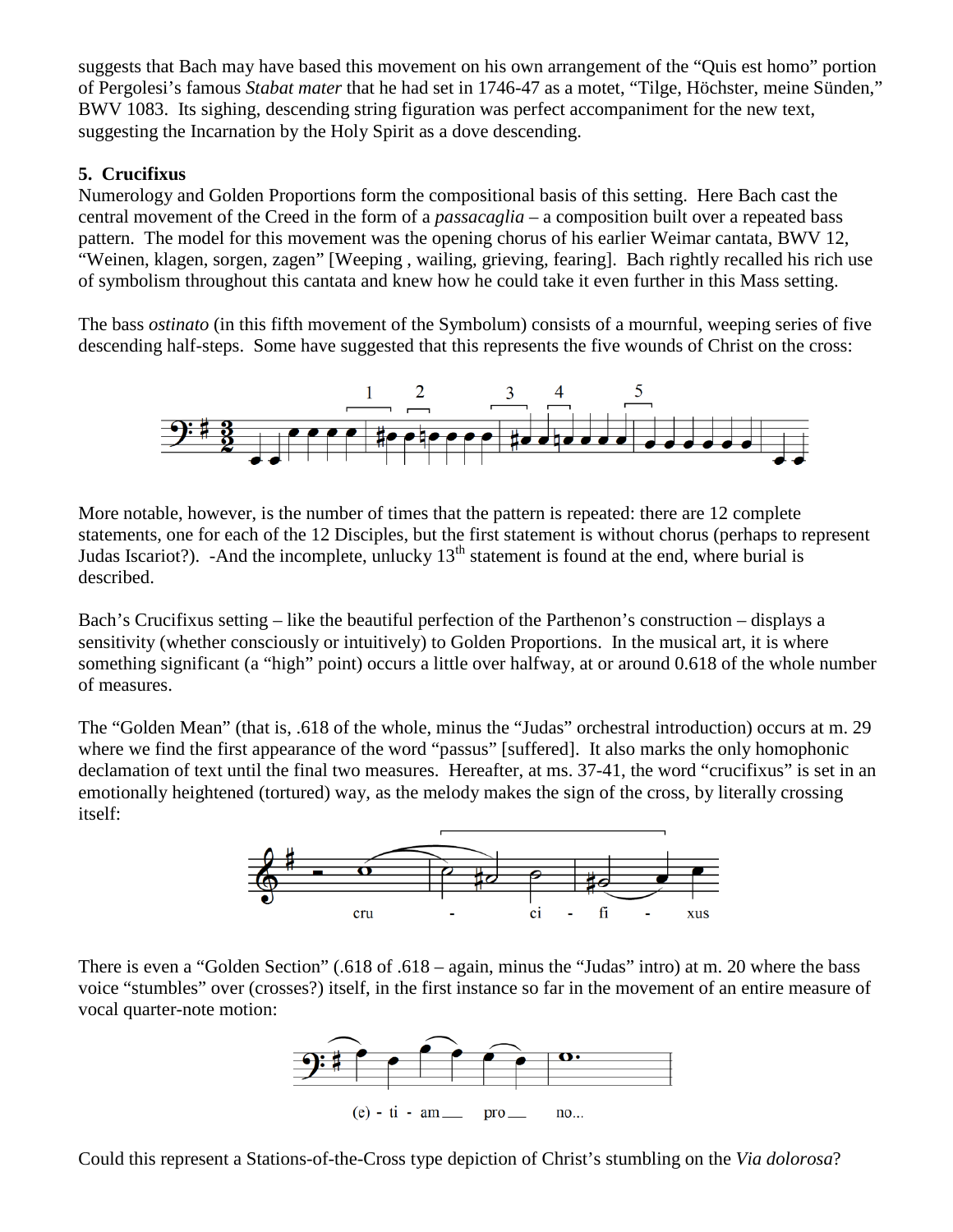It is to Bach's great credit that while an awareness of such intricate and complex formal techniques deepens the listener's experience, it is not a requirement for the music's overall stunning effect. Like all truly great art, Bach's careful calculation works at the subconscious level. This movement in particular calls to mind Albert Schweitzer's famous quote: "While Bach was not a witness to the Crucifixion, he was a witness to the *meaning* of the Crucifixion."

## **6. Et resurrexit**

The sepulchral low-voicing of the final, hushed G-Major chord of Crucifixus (a modulation not made in its model, BWV 12) is given stark contrast in the sudden, bright D-Major proclamation of the Resurrection that ensues without pause (or introduction). The *tutti* ensemble of instruments joins (in rhythmic unity) the voices who proclaim the text, fanfare-like, with the three preparatory eighth-notes of the main fugal

subject:  $7 \sqrt{14}$ 

Bach's original model for this movement (whose fugal entries at ms. 9-12 suggest four instead of five voices) is lost, but – like other large-scale fugal movements in this Mass – there are instrumental interludes (*ritornelli*), but no opening *sinfonia* (instrumental introduction). In the case of the Et resurrexit, Bach deconstructed his original's ABA *da capo* structure by removing its introductory *ritornello* to provide maximum (almost shocking) contrast to the end of the Crucifixus. The "lost" *da capo*'s opening *sinfonia* might have been music comprised of ms. 97-111.

This setting's dance-like style, with its clear-cut phrase structure (and triple meter which some suggest resembles a *courante*), point to a secular origin – some form of worldly rejoicing which Bach had composed and considered appropriate to the euphoria of the Resurrection.

## **7. Et in Sprititum sanctum Dominum**

The 3rd person of the Trinity (the Holy Spirit) is evoked in this gentle, lilting *Pastorale* in 6/8 for bass solo and winds (a pair of oboe d'amore, resembling shepherd's pipes). Why is music evocative of the "Good Shepherd" used to describe the "Spiritum sanctum?" Bach took his cue from the text, which states that Father, Son and Holy Spirit should be "likewise worshipped and glorified" [simul adoratur et conglorificatur]. The two oboes play in  $3<sup>rd</sup>$ s (representing the Trinity), as well as in imitation and in unison, equating "Patre" and "Filio."

The note C-sharp predominates in the introduction and postlude. It represents the third of this A-Major tonality (signifying the  $3<sup>rd</sup>$  person of the Trinity) and foreshadows (as well as provides a link to) the abundant C-sharps of the next movement's *cantus firmus* and fugal themes.

## **8. Confiteor**

As in his Credo intonation, Bach incorporates a simultaneous use of old and new styles by undergirding a *cantus firmus* motet-style writing for five choral voices with a Baroque "walking" *basso continuo* line. There is also a unity of Catholic and Protestant musical styles, as seen in Bach's fusion of *cantus firmus* technique with the fugal writing of the  $18<sup>th</sup>$  century Lutheran cantata tradition.

Bach crafts a fugal theme loosely based on the traditional chant for Confiteor. As with the original plainchant, Bach begins his subject on C-sharp. It also shares the general shape of the chant, with its opening half step motion (C-sharp to D), its ascent to F-sharp, and its prominent upward leap of a fourth: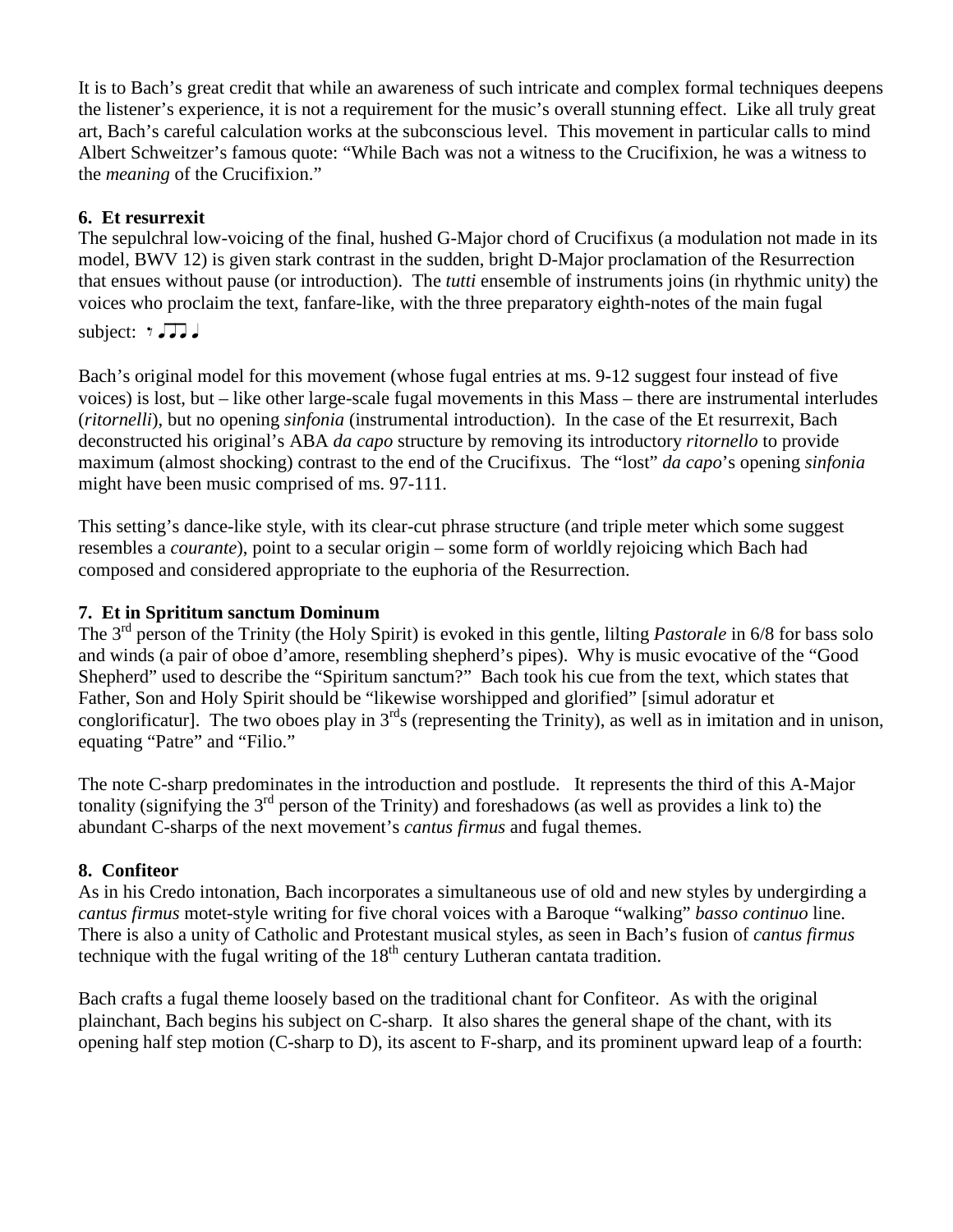(Gregorian Chant)



("Confiteor" first subject)



Bach's second fugue-subject (for the text, "in remissionem peccatorum") also begins on C-sharp and covers the same range as the plainchant (a perfect fifth). Its quarter note motion provides rhythmic contrast to both the first subject and the slow-moving *cantus firmus*:



The two fugue-subjects are so well integrated that Bach is able to use them at the same time, as he does in soprano I and soprano II at m. 31.



Once the fugue is satisfactorily stated, Bach layers it with a *cantus firmus* technique – the appearance at m. 73 of the original plainchant, here sung in half-note values by the bass and alto in strict canon, one measure apart.



This occurs at .618 of the movement – the Golden Mean, as calculated from the movement's beginning to the tempo change in m. 121. This kind of dazzling musical construction was not new to Bach; he achieved similarly successful results in the monumental opening movement of Cantata BWV 80, "Ein feste Burg."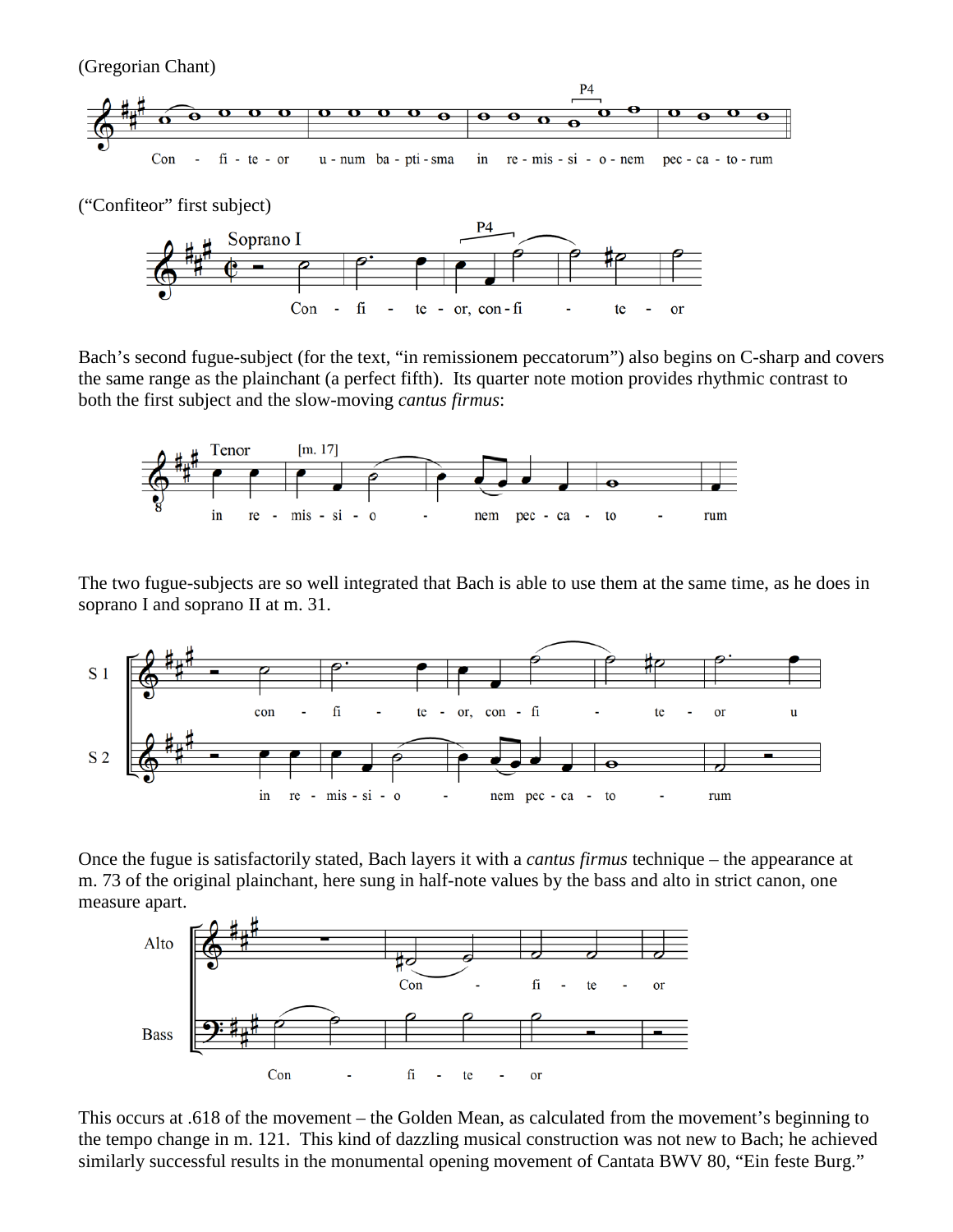As if all this well crafted musical confession of faith were not enough, Bach then in m. 92 fortifies his statement by writing the *cantus firmus* in augmentation – this time in whole-note values in the tenor voice (the part whose name indicates its traditional role of "holding" [tenere] the tune). The plainchant in augmentation (standing like an island in a swirling stream of counterpoint) recalls what Bach did in the opening Credo movement and – like it – harkens to the Franco-Flemish technique of intensification towards the conclusion.

As with the earlier dovetailing of text between the paired movements of Credo and Patrem omnipotentem, Bach at this point in the Confiteor previews the text of the next section ("Et expecto") – but to do so, he creates a slow, transitional section of 26 measures that recalls the "secret chromatic art" of the Renaissance Netherlands motet and the dissonant suspensions of Lotti and Carissimi.

Why? He could have easily – and neatly – cadenced in D-Major (on its Dominant) and launched directly into the next movement. The answer lies in the text, which led him to a much more expressive option.

With this *Adagio* (at m. 121) and its slow-moving chromaticism, Bach "stops all the clocks," as it were, and in double time evokes a mysterious, expectant mood for the final part of the Creed, "Et expecto resurrectionem mortuorum" [and I look for the resurrection of the dead]. Though the full liturgical text (including "et vitam venturi") is sung in the ensuing movement, the "expectation" is given special treatment in the *Adagio*, while the "Resurrection" and "life to come" are reserved for the *Vivace e Allegro*.

## **9. Et expecto**

The energetic finale for chorus and full orchestra recalls the choreatic, Pentecostal fervor at the end of the Gloria and indicates that life in the world to come will be a joyous and ecstatic affair. It is a reworking of the chorus, "Jauchzet, ihr erfreuten Stimmen [Rejoice, you joyful voices]," from Cantata BWV 120 ("Gott, man lobet dich in der Stille"), itself a parody of a lost model. The overall rhythmic gesture of this movement is like that of Movement II of Bach's  $4<sup>th</sup>$  Orchestral Suite (of dances), BWV 1069:

#### <http://www.youtube.com/watch?v=hsD1HxwefHI>

It is a *Bourrée*, the courtly dance-form with an emphasis on the *anacrusis*, or pick-up note. –And in both the Suite and here in the Mass, the *anacrusis* consists of two short note-values followed by one twice its length (short-short-LONG). This is Bach's so-called "joy" rhythm, and in the Et expecto it is used at two levels simultaneously:



The opening measures sound like two trumpet-calls to life-eternal: the slower one first (by the voices, to declaim the text "et expecto"), and the quicker one next, played by the orchestra. Eventually the faster rhythm is taken up by instruments and voices, with a building energy for "resurrecti-o-nem" and "venturi sae-culi:"



The movement builds to a crashing energetic close (on "Amen") that many feel is best served with little or no *rallentando* (slowing down). Indeed, this same frantic energy will be evoked decades later in the "et vitam venturi" of the *Missa solemnis* of Beethoven, who surely was inspired by Bach's setting.